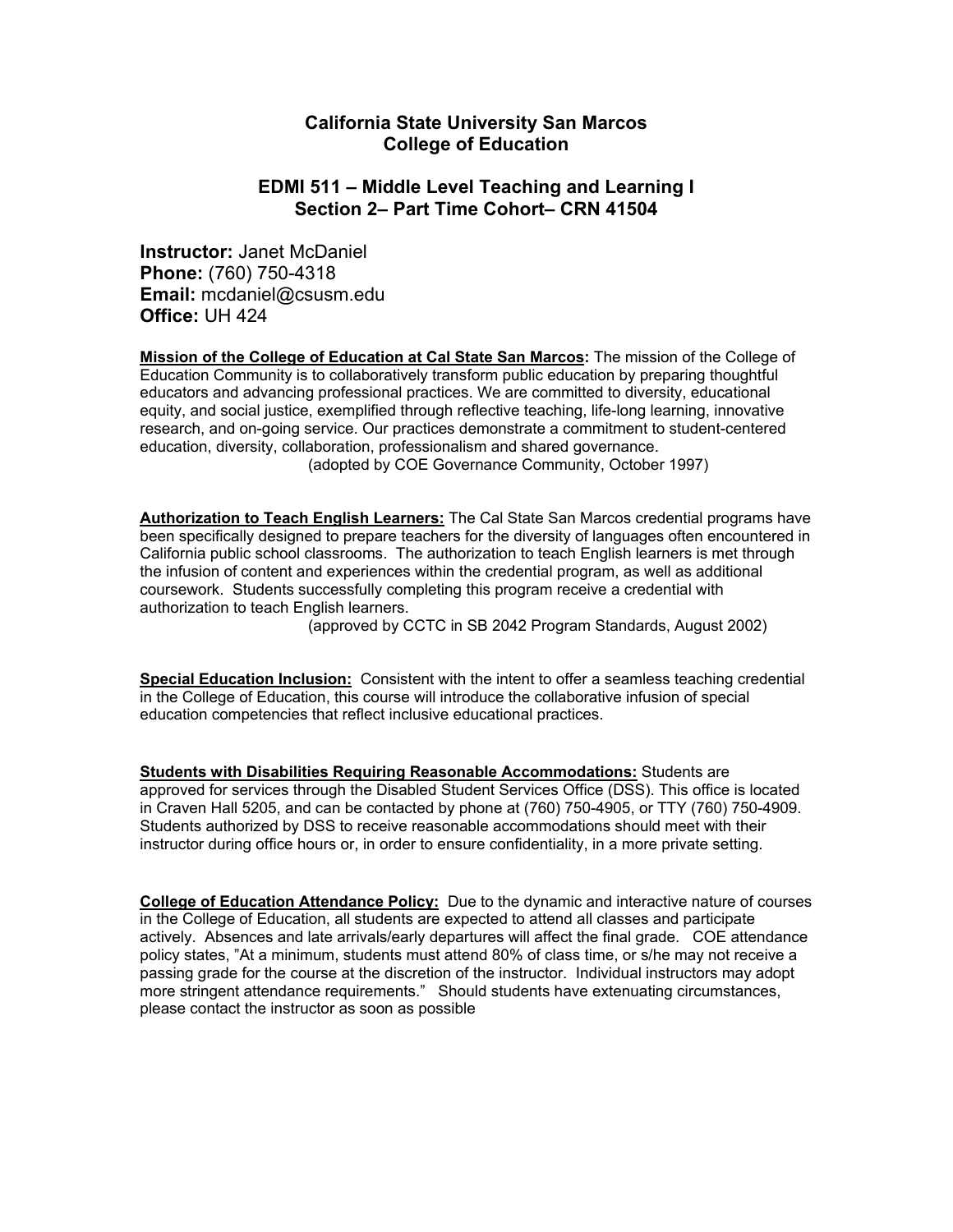**Grading & Expectations** Teacher education is a professional preparation program. It is expected that students will come to class prepared to discuss the readings, submit required assignments, and participate in class activities. Students are expected to adhere to academic honesty and integrity, standards of dependability, confidentiality and writing achievement. Because it is important for teachers to be able to effectively communicate their ideas to students, parents, colleagues, and administrators, writing that is original, clear and error-free is a priority for the College of Education. It is expected that work will be turned in on time. Please discuss individual issues with the instructor. Furthermore,

- You must maintain a B average (3.0 GPA), with all grades at a C+ or better, in your teacher education courses to receive a teaching credential from the State of California.
- If you miss two class sessions or are late (or leave early) for more than three sessions, you cannot receive a grade of A. If you miss three class sessions, you cannot receive a grade of B.
- Late assignments will be penalized by a 10% deduction in points for each weekday late. After one week, late assignments will be given a zero.

| A  | 93-100 points | В-   | 80-82 points |
|----|---------------|------|--------------|
| А- | 90-92 points  | $C+$ | 78-79 points |
| B+ | 88-89 points  | С    | 73-77 points |
| B  | 83-87 points  | C-   | 70-72 points |

**Use of Technology:** Students are expected to demonstrate competency in the use of various forms of technology (i.e. word processing, electronic mail, use of the Internet, and/or multimedia presentations). Specific requirements for course assignments with regard to technology are at the discretion of the instructor. Keep a digital copy of all assignments for use in your teaching portfolio. Details will be given in class.

# **Course Objectives**

- Students will demonstrate writing effective lesson planning that incorporates SDAIE methodologies to accommodate diverse language and learning differences and that are linked to curriculum standards/frameworks and sequences of instruction.
- Students will interpret major learning theories through various applications in course assignments.
- Students will describe specific strategies for motivating students to perform toward academic excellence including psychological factors affecting first and second language development.
- Students will identify and analyze a variety of multicultural/multilingual learner centered instructional strategies including those that maximize comprehensible input, student interactions, and learning strategies for content and language development.
- Students will create assessment plans that are ability, age, language, and task appropriate.
- Students will develop strategies for becoming informed about learners including family, community, and learning styles.
- Students will demonstrate knowledge and application of principles of universal design and differentiated instruction.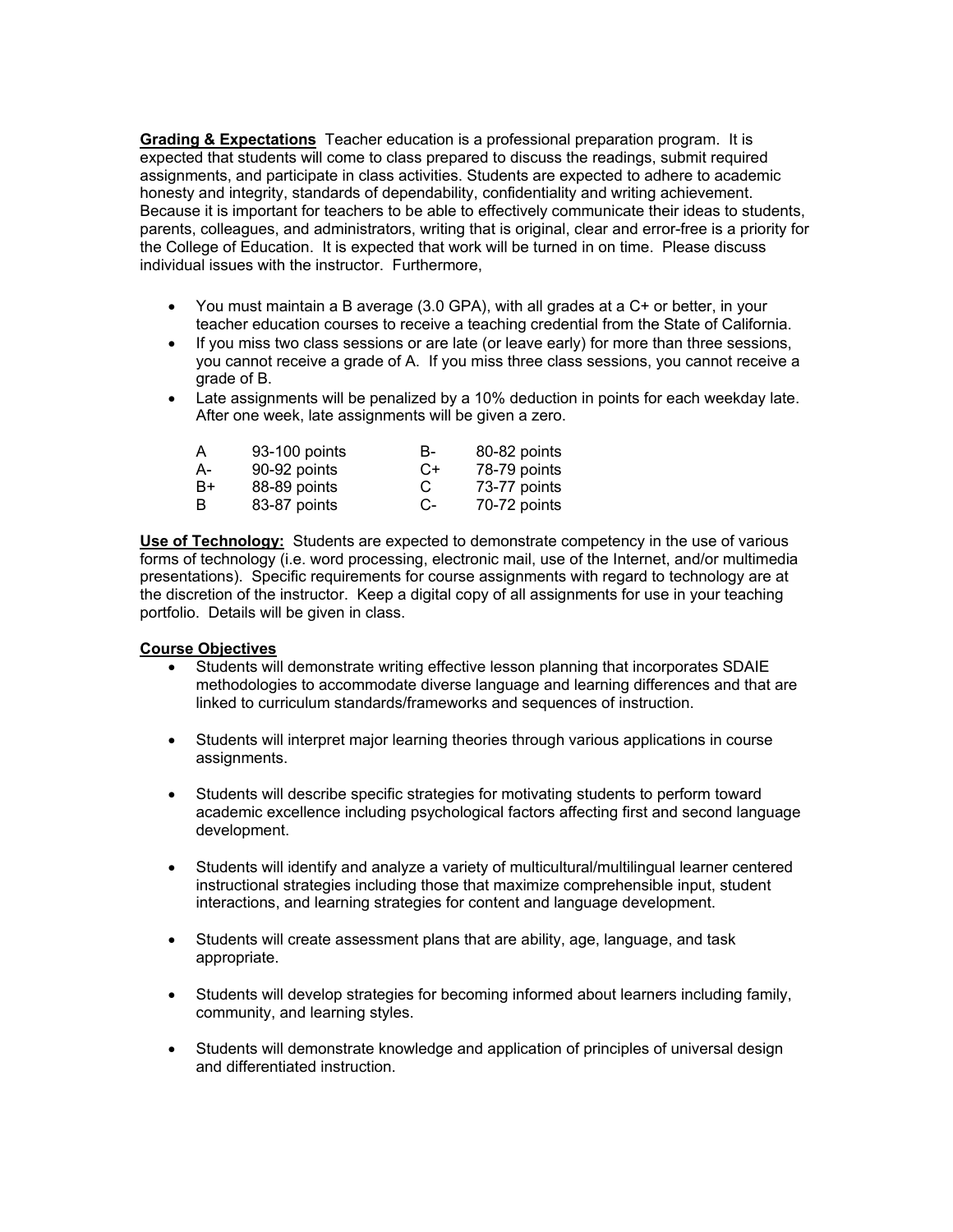# **Required Texts**

California State Department of Education. (2001). *Taking Center Stage.* Sacramento, CA: Author.

Stevenson, C. (2002*). Teaching Ten to Fourteen Year Olds (3rd. ed.).* Boston: Allyn & Bacon.

Villa, R. & Thousand, J. (Eds.) (1995). *Creating an Inclusive School.* Alexandria, VA: ASCD.

### **Optional text**

National Middle School Association. (1996). *This We Believe: Developmentally Responsive Middle Schools*. Columbus, OH.

### **Teacher Performance Expectation (TPE) Competencies**

This course is designed to help teachers seeking the Multiple Subjects Credential with Middle Level Certificateto develop the skills, knowledge, and attitudes necessary to assist schools and districts in implementing effective programs for all students. The successful candidate will be able to merge theory and practice in order to realize a comprehensive and extensive educational program for all students. The following TPEs are addressed in this course:

#### *Primary Emphasis:*

- TPE 2: Monitoring Student Learning During Instruction
- TPE 3: Interpretations and Use of Assessments
- TPE 5: Student Engagement
- TPE 6a: Developmentally Appropriate Practices in Grades K-3
- TPE 6b: Developmentally Appropriate Practices in Grades 4-8
- TPE 6d: Developmentally Appropriate Practices for Special Education
- TPE 6e: Middle Level Philosophy and School Organization
- TPE 8: Learning About Students
- TPE 9: Instructional Planning
- TPE 10: Instructional Time
- TPE 11: Social Environment

#### *Secondary Emphasis:*

- TPE 4: Making Content Accessible
- TPE 7: Teaching English Learners
- TPE 12: Professional, Legal, and Ethical Obligation
- TPE 13: Professional Growth
- TPE 14: Educational Technology
- TPE 15: Social Justice and Equity

# **Fall Semester Themes:**

- Theme #1: Learning happens in caring communities.
- Theme #2: Students are the center of our work.
- Theme #3: Teaching is the negotiation among theory, practice and students.
- Theme #4: Empowerment of students is essential to the students' meaningful participation in a democratic society.

Theme #5: Education requires political action to achieve a just society.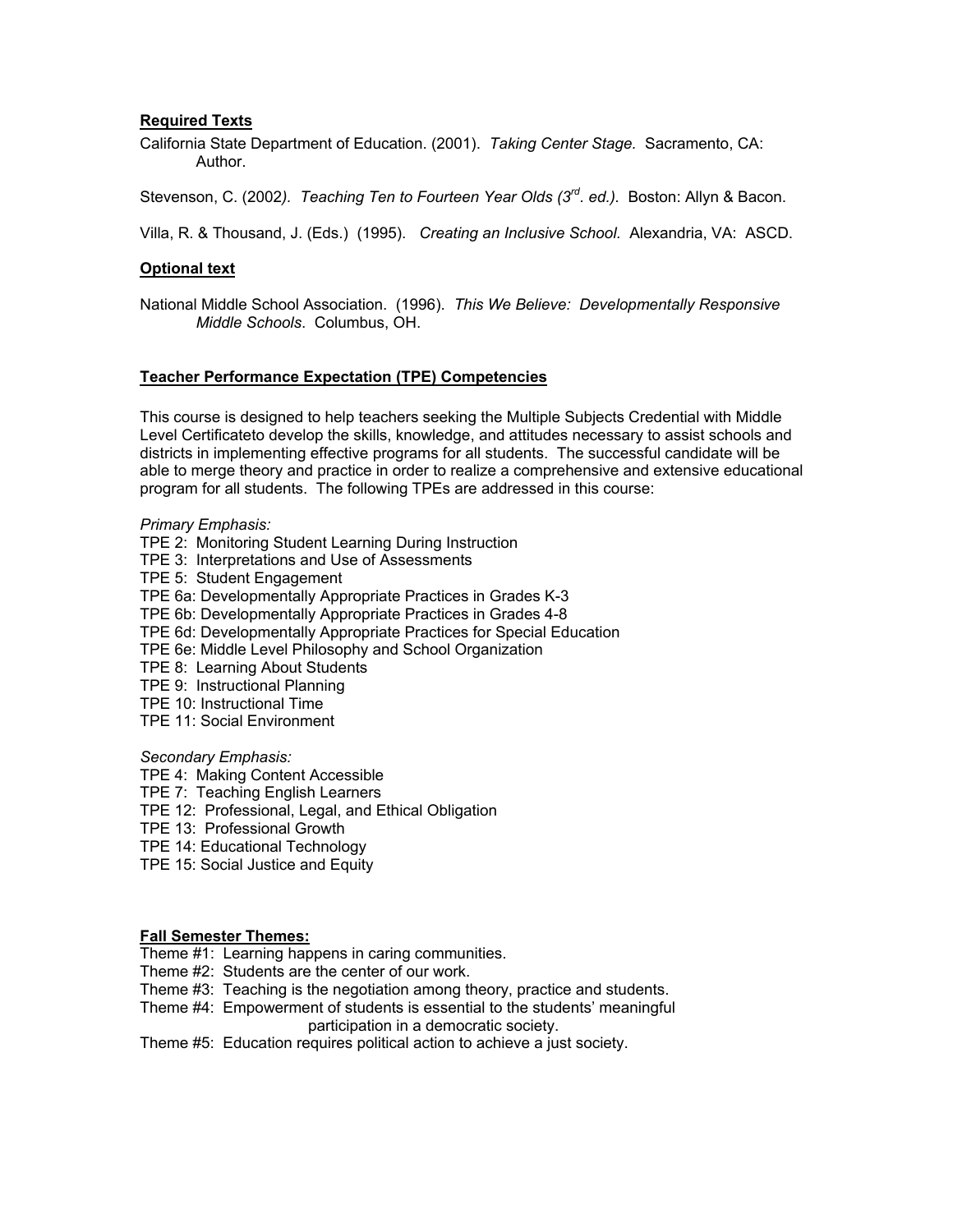# **Assignments (Details to be given in class)**

# **Taking Center Stage (5) Due September 9**

*(TPE addressed through this assignment: 6e)* 

You will present to your classmates an overview of your section of TCS.

# **Shadow/Interview a Young Adolescent (25 points) Due October 15**

*(TPEs addressed through this assignment: 4, 5, 6b, 6e, 7, 8, 10, 11,13)* 

You will follow a young adolescent for one school day and/or observe and interview a young adolescent, then write an analysis, relating the experience to class texts and discussions.

# **Lesson Planning Workshop (20 points) Due November 3**

 *(TPEs addressed through this assignment: 4, 5, 6b, 6d, 6e, 7, 8, 9, 10, 11)* 

You will complete a lesson plan in detail in class on October 29. This is an in-class assignment.

# **Integrative Curriculum Unit (25 points) Due December 17**

 *(TPEs addressed through this assignment: 2, 6b, 6d, 6e, 11)* 

You and your partner will create an integrative curriculum unit for a middle grades classroom.

# **Current Events (5 points) Ongoing**

*(TPE addressed through this assignment: 13)* 

You will report news about middle schooling and/or issues of importance about young adolescents. This is an in-class assignment.

# **Participation (10 points) Ongoing**

*(TPE addressed through this assignment: 13)* 

Students will engage in active learning each class session, and will be expected to actively participate.

- Do you participate in class discussions productively, sharing your knowledge and understandings?
- Do you interact productively with your peers, taking on a variety of roles (leader, follower, etc.)?
- Do you contribute appropriately to group work—do you "do your share"?
- Are you able to accept others' opinions?
- Are you supportive of others' ideas?
- Do you support your peers during their presentations?
- Can you monitor and adjust your participation to allow for others' ideas as well as your own to be heard?